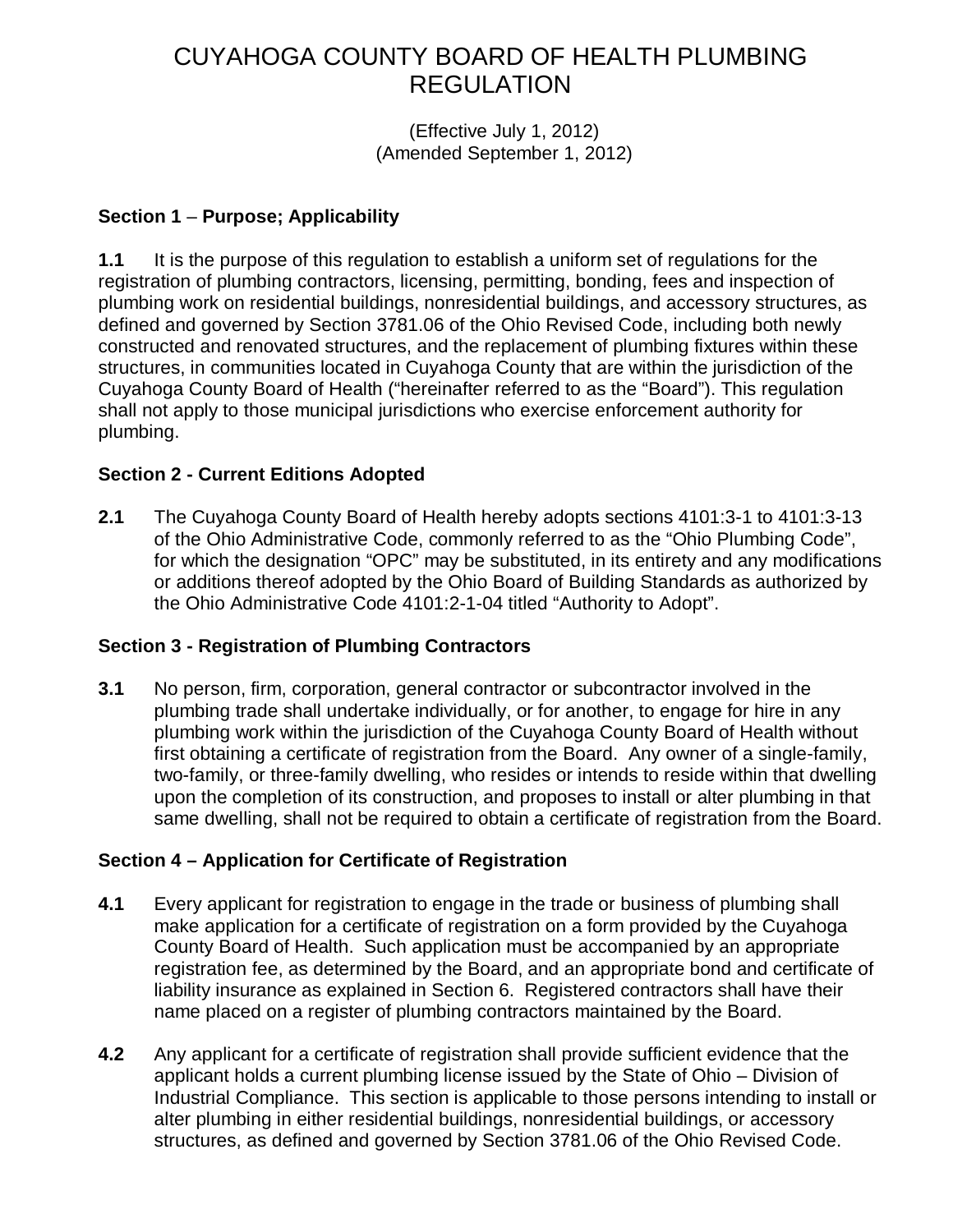**4.3** Each applicant for a certificate of registration shall provide the name of the person applying for registration, the location of his/her place of business, whether such applicant is a member of the firm, partnership, corporation, association or any combination thereof, evidence showing that such applicant is duly authorized to act for such firm, partnership, corporation, association or any combination thereof, proof of insurance as written in the form of a verified copy of the certificate of liability insurance in compliance with Section 6 as well as such other information as the Board shall prescribe.

#### **Section 5 – Duration; Suspension or Revocation of Certificate of Registration**

- **5.1** The certificate of registration is valid only for the calendar year in which the application is made and approved and shall end on December  $31<sup>st</sup>$  of that same year.
- **5.2** The Board may suspend or revoke a certificate of registration for cause, which shall include, but not be limited to, refusal or failure to comply with the Ohio Plumbing Code, related state codes, and/or the regulations of the Board; for failure to successfully complete a project; or for conditions considered to be a hazard to the health, safety and welfare of the public.
- **5.3** The Board may reinstate the certificate of registration when the contractor demonstrates that he/she has complied with the Ohio Plumbing Code, related state codes, and/or the regulations of the Board; has successfully completed a project; and/or has eliminated any conditions previously considered to be a hazard to the health, safety and welfare of the public.
- **5.4** Any contractor or applicant to whom a certificate of registration has been denied, suspended or revoked may appeal such decision within 10 calendar days to the Health Commissioner or his/her designee who shall hold an informal hearing within 14 days of receipt of the appeal, which may be extended by agreement of the parties, to address and resolve any and all outstanding issues regarding the denial, suspension or revocation. If an acceptable resolution can not be reached, the contractor or applicant may appeal the decision of the Health Commissioner and request a hearing before the Board at its next regularly scheduled meeting.

## **Section 6 – Bond and Liability Insurance Required**

- **6.1** Every applicant shall, as a condition of his or her registration, file with the Board a contractor's bond in the amount of twenty-five thousand dollars (\$25,000.00) using the form designated as "Contractor's Performance Bond" attached to this regulation. The contractor's bond shall guarantee full and faithful compliance by the registered plumber with the Ohio Plumbing Code and applicable codes or regulations of the State of Ohio and the Board, and shall bind the surety thereon to correct or abate any violation of said laws or regulations whenever the registered plumber named as the principal on such bond refuses, neglects, or fails to correct or abate such violation within a reasonable time limit set by the Board.
- **6.2** Every applicant shall submit to the Board a valid certificate of liability insurance showing limits of a minimum of five hundred thousand dollars (\$500,000) insuring the Board or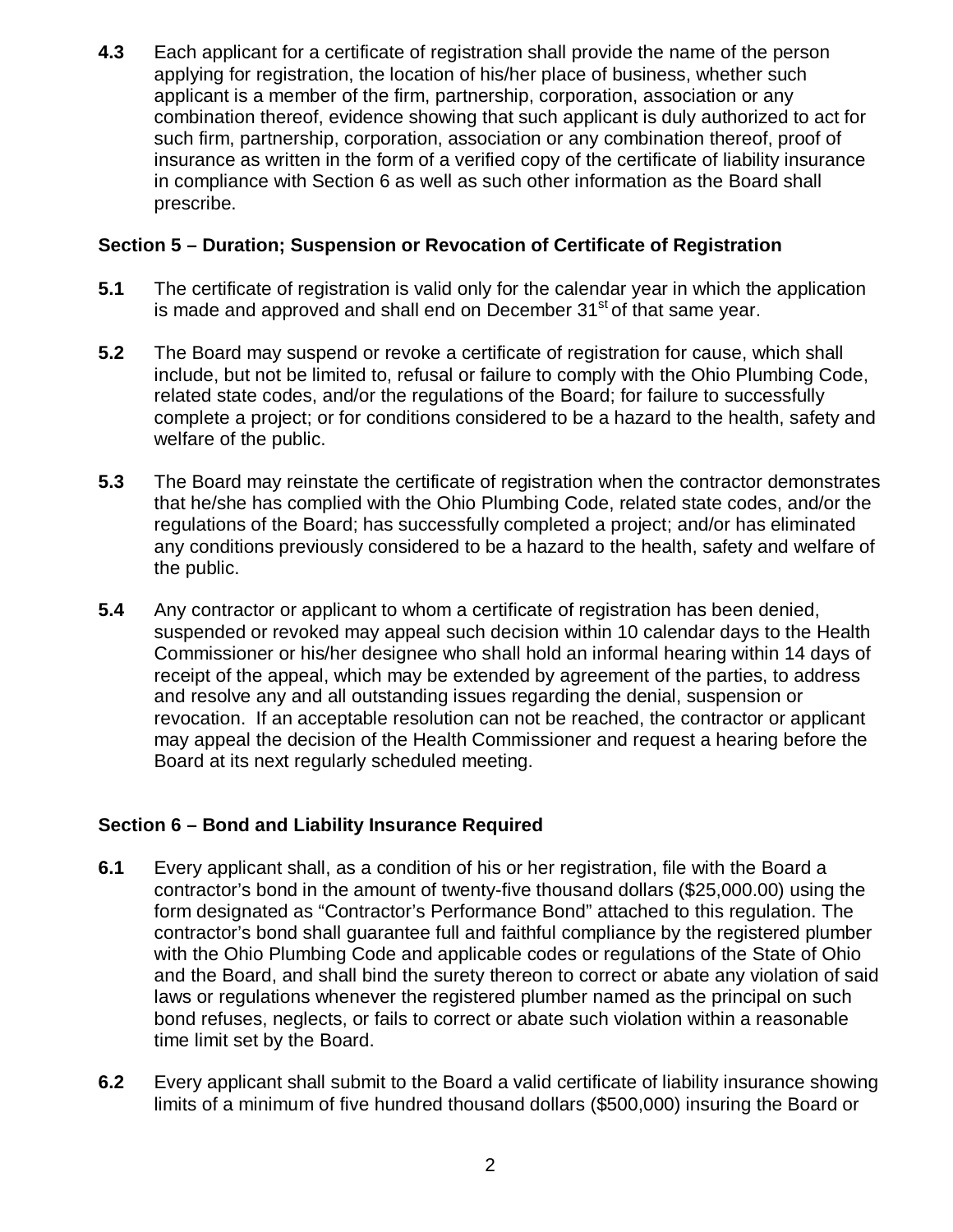client against any loss or damage to persons or property from or growing out of the work being performed.

#### **Section 7 - Permit and Fees Required**

- **7.1** No person shall install or alter plumbing in any residential building, nonresidential building, or accessory structure as defined and governed by Section 3781.06 of the Ohio Revised Code, until a permit has been obtained from the Board. Permits shall be issued to a registered plumbing contractor, except permits will be issued to any owner of a single-family, two-family, or three-family dwelling who resides within that dwelling, or who intends to reside within that dwelling upon the completion of its construction, and who proposes to install or alter plumbing in that dwelling, provided that the owner must install the plumbing for which the permit was obtained.
- **7.2** No installation, alteration or replacement of plumbing shall begin prior to the submittal of an application for a permit to install or alter plumbing and the issuance of a permit by the Board. The application shall be on a form provided by the Board. If a permit is deemed to be necessary after initiating emergency repairs on a plumbing system, the permit must be obtained on the next business day.
- **7.3** Each application for a permit to install or alter plumbing for a single-family, two-family, or three-family dwelling, a nonresidential building, an accessory structure, or any other building governed by 3781.06 ORC shall be accompanied by an application fee and a fee for each trap, vented fixture, appliance, or device, as established by the Board.
- **7.4** No plumbing permit shall be issued to any person, firm, corporation, general contractor or subcontractor who has not obtained a valid certificate of registration and whose name does not appear on the register of plumbing contractors, except as exempted in 7.1 above.
- **7.5** Whenever a re-inspection is deemed necessary based on the failure of the applicant or plumbing contractor to have the work ready for inspection when so reported or by reason of faulty or improper installation, such person shall pay a fee established by the Board for each such re-inspection requested.
- **7.6** The permit shall be posted in a conspicuous location on the property where the work is being conducted.
- **7.7** The permit shall be valid for one year from the date of issuance.
- **7.8** A permit may be transferred to another registered plumbing contractor with the permission and written consent of the original plumbing contractor and the property owner.

#### **Section 8 - Penalty**

**8.1** Any person who violates any provision of this regulation shall be in violation of, and subject to the penalties provided in section 3709.99 of the Ohio Revised Code.